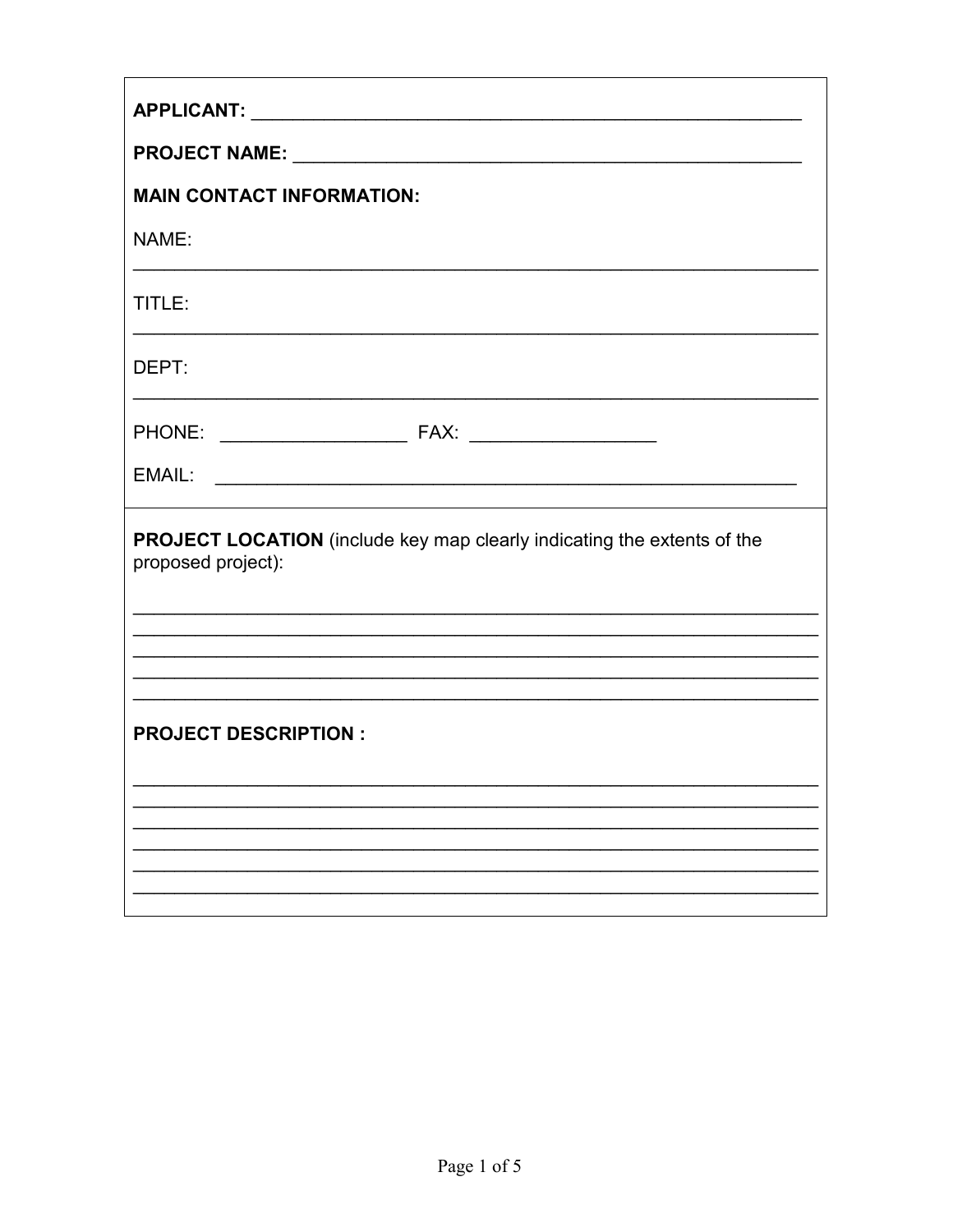## **MANDATORY CRITERIA:**

For this application to be considered, the proposed project must meet the following criteria:

- Support a Regional scale network
- Support the objectives and policies of the Region
- Be supported by a resolution of local council or authority of the agency
- Accompanied by a functional design study or other local council document that supports the vision for the local community such as an active transportation master plan or trail plans
- Accompanied by a commitment from the local municipalities and/or agency for:
	- 50% or more of the capital cost of construction
	- All maintenance and rehabilitation responsibilities

Please ensure that the criteria listed here are met and include an attached description where necessary (see the attached Guidelines).

## **PROJECT INFORMATION:**

Using the attached Application Guidelines, indicate the appropriate funding percentage and cost of the project and describe the rationale for the project:

 $\overline{\phantom{a}}$  , and the contribution of the contribution of the contribution of the contribution of the contribution of the contribution of the contribution of the contribution of the contribution of the contribution of the  $\overline{\phantom{a}}$  , and the contribution of the contribution of the contribution of the contribution of the contribution of the contribution of the contribution of the contribution of the contribution of the contribution of the  $\overline{\phantom{a}}$  , and the contribution of the contribution of the contribution of the contribution of the contribution of the contribution of the contribution of the contribution of the contribution of the contribution of the  $\overline{\phantom{a}}$  , and the contribution of the contribution of the contribution of the contribution of the contribution of the contribution of the contribution of the contribution of the contribution of the contribution of the  $\overline{\phantom{a}}$  , and the contribution of the contribution of the contribution of the contribution of the contribution of the contribution of the contribution of the contribution of the contribution of the contribution of the

\_\_\_\_\_\_\_\_% of Project cost requested from the Region

\_\_\_\_\_\_\_\_\_\_\_\_\_Total Cost of Project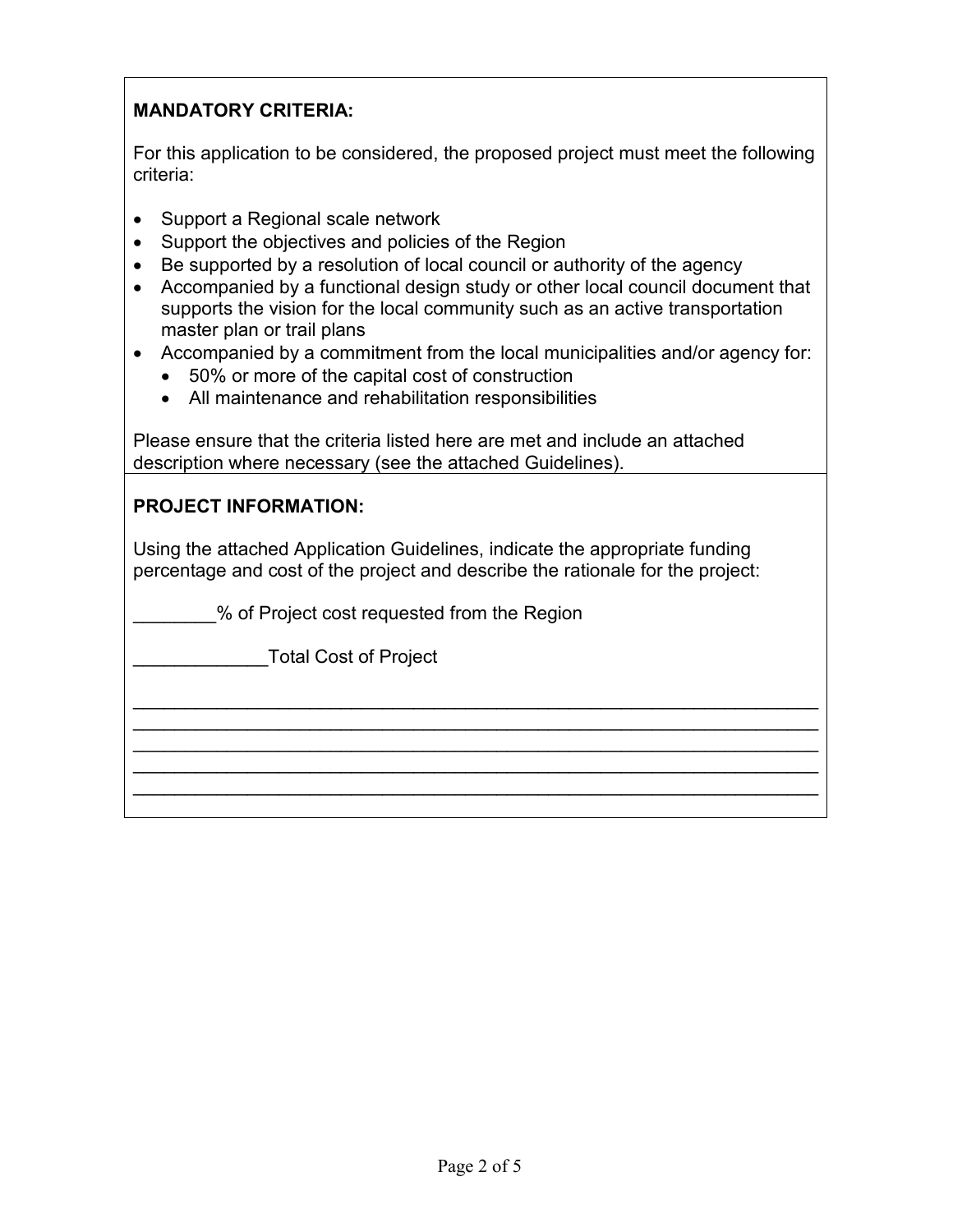**Priority: If your municipality/organization is applying for funding for multiple projects under the Region's Municipal Partnership Program,**  please rank this project in your order of priority: Project priority is \_\_\_\_ out of \_\_\_ applications submitted *(maximum five (5) application submissions)*.

## **What is the type of proposed infrastructure?**

Multi-Use Path Bike Lanes D Shared Roadway D Shoulder Bikeway D **Other (please specify)** 

**Please complete the following questions by circling Yes or No. Applications with missing information may be ineligible for Municipal Partnership Program funding.**

| 1. Is the project part of a locally or regionally adopted network plan?<br>(Please attach a copy of the required network plan and any<br>updates to the plan.) | <b>YES</b> | <b>NO</b> |
|----------------------------------------------------------------------------------------------------------------------------------------------------------------|------------|-----------|
| 2. Does the project promote, or have the potential to promote,<br>commuter walking or cycling?                                                                 | <b>YES</b> | <b>NO</b> |
| 3. Has all required property acquisition been completed?                                                                                                       | <b>YES</b> | <b>NO</b> |
| 4. Have all required permits and approvals been obtained? Please<br>attach copies.                                                                             | <b>YES</b> | <b>NO</b> |
| 5. Has all public consultation been completed? (Provide applicable<br>dates.)                                                                                  | <b>YES</b> | <b>NO</b> |
| 6. Are there any outstanding issues? (Please explain.)                                                                                                         | <b>YES</b> | <b>NO</b> |
| 7. Is the project endorsed by a recognized stakeholder organization?<br>(Provide copy of endorsement letter(s).)                                               | <b>YES</b> | <b>NO</b> |
| 8. Does the project directly link one or more existing pedestrian<br>and/or cycling paths? (Provide details.)                                                  | <b>YES</b> | <b>NO</b> |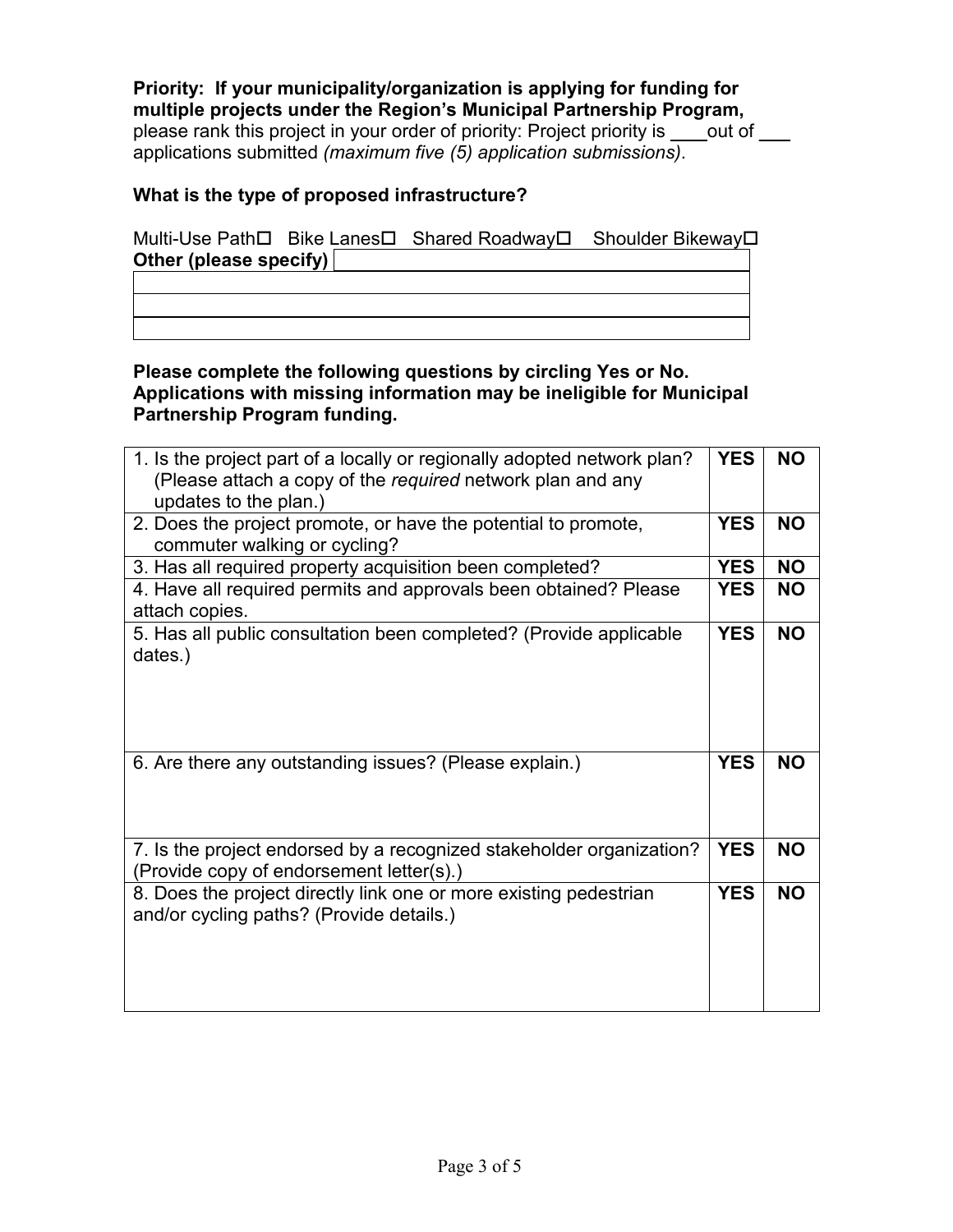| 9. Does the project extend an existing pedestrian and cycling path?<br>(Provide details.)                                                                        | <b>YES</b> | <b>NO</b> |
|------------------------------------------------------------------------------------------------------------------------------------------------------------------|------------|-----------|
| 10. Does the project start or finish on the border of another<br>jurisdiction? (Provide details.)                                                                | <b>YES</b> | <b>NO</b> |
| 11. If YES to #10, does it link to the other jurisdictions' existing or<br>planned pedestrian and cycling network?                                               | <b>YES</b> | <b>NO</b> |
| 12. Does the project connect to sustainable modes of transportation<br>(including public transit and carpooling)? (Provide details)                              | <b>YES</b> | <b>NO</b> |
| 13. Describe the type of right-of-way used. (i.e. railway, parkland, floodplain,<br>others)                                                                      |            |           |
| 14. Name of the agency that has jurisdiction over the right-of-way                                                                                               |            |           |
| 15. If the answer to #14 is not the applicant, is the project<br>approved/supported by the agency that has jurisdiction? (Attach<br>documentation stating such.) | <b>YES</b> | <b>NO</b> |
| 16. Who will maintain the facility? (Attach documentation stating such.)                                                                                         |            |           |
| 17. Proposed width of infrastructure (in metres).                                                                                                                |            |           |
| 18a. Is this an on-street facility?                                                                                                                              | <b>YES</b> | <b>NO</b> |
| 18b. If YES to #18a, is parking currently permitted along this<br>roadway?                                                                                       | <b>YES</b> | <b>NO</b> |